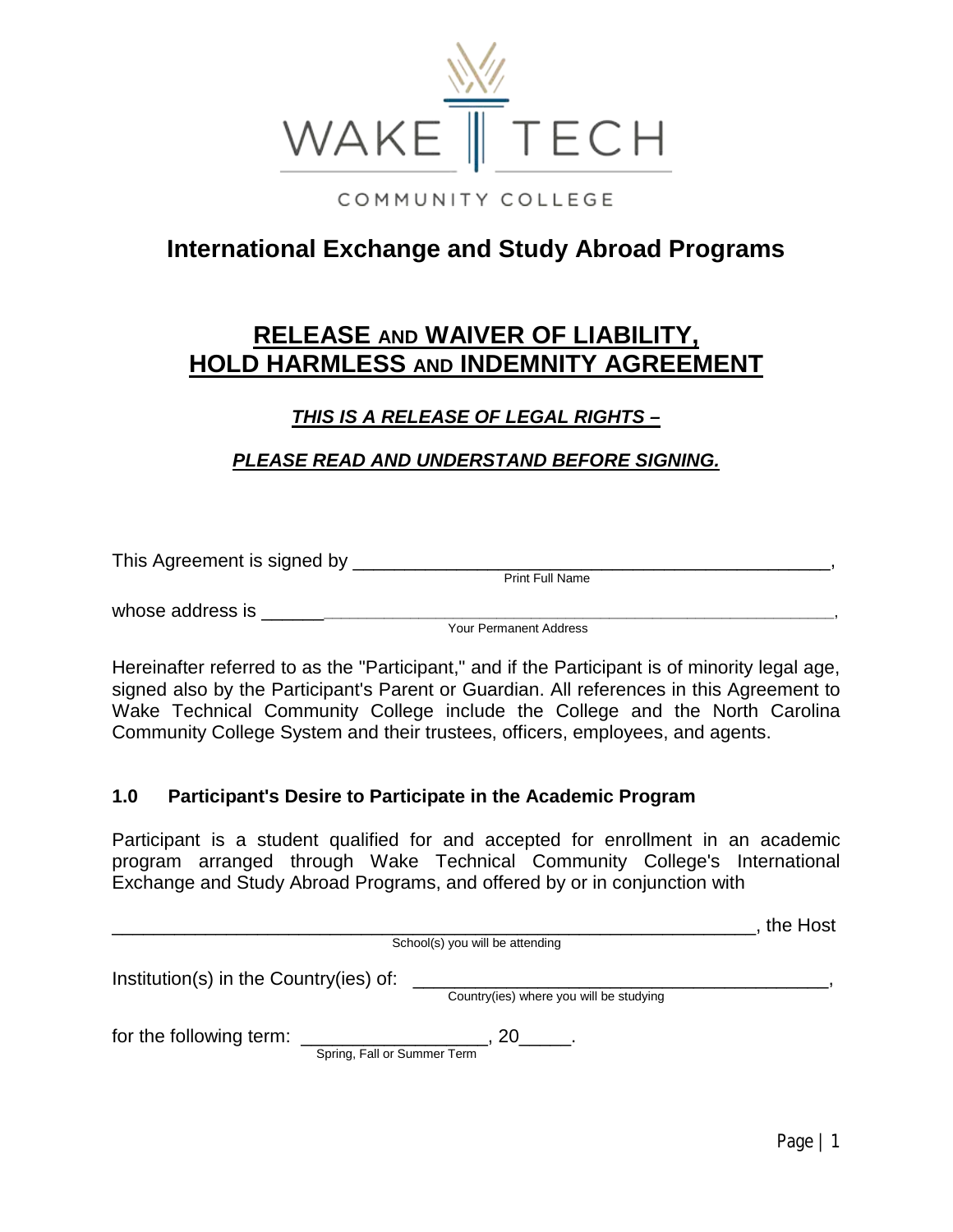#### **2.0 Participant Responsibility for Medical Needs and Grant of Permission to Authorize Emergency Medical Care**

The Participant has had a medical examination in anticipation of participating in this academic program, and there are no known health-related reasons or problems which preclude or restrict Participant's participation. The Undersigned understand(s) that Wake Technical Community College does not have medical personnel available at the location of the Academic Program, during transportation, or anywhere in the foreign country. Forsyth Technical Community College has provided me with the opportunity to execute documents providing for emergency medical care decisions to be made while I am a participant in this Academic Program. The Undersigned further agree(s) that Wake Technical Community College is not responsible for the costs of attending to any of Participant's medical needs, including costs for hospital care if Participant is required to be hospitalized while in a foreign country or in the United States, during this Academic Program.

# **3.0 Travel and Accommodations**

The Undersigned understand(s) that Wake Technical Community College in no way represents, or acts as agent for transportation carriers, hotels, and other suppliers of services connected with this Academic Program and agree(s) that Wake Technical Community College is not responsible or liable for:

**3.1** Any injury, damage, loss, accident, delay, disruption of travel arrangements, or other irregularity which may be caused by the defect of any vehicle or the negligence or default of any company or person engaged in providing or performing any of the services involved in this Academic Program;

**3.2** Any loss, damage, destruction, theft or the like to Participant's luggage or personal belongings.

## **4.0 Cancellation and/or Modification of Academic Program**

Wake Technical Community College reserves the right to cancel, change, or make substitutions to the Academic Program or to make alterations, deletions or modifications to the itinerary in case of emergencies, changed conditions, or otherwise as it deems necessary. The College further reserves the right to adjust fees as necessitated by factors over which it has no control such as changes in currency exchange rates and tariffs and inflation. Wake Technical Community College further shall not be responsible for any losses or expenses incurred by the Participant due to weather, strikes, hostilities, wars, natural disasters, or other such causes.

## **5.0 Legal Problems**

The Undersigned acknowledge(s) and understand(s) that should Participant have or develop legal problems with any foreign nationals or governments, Participant will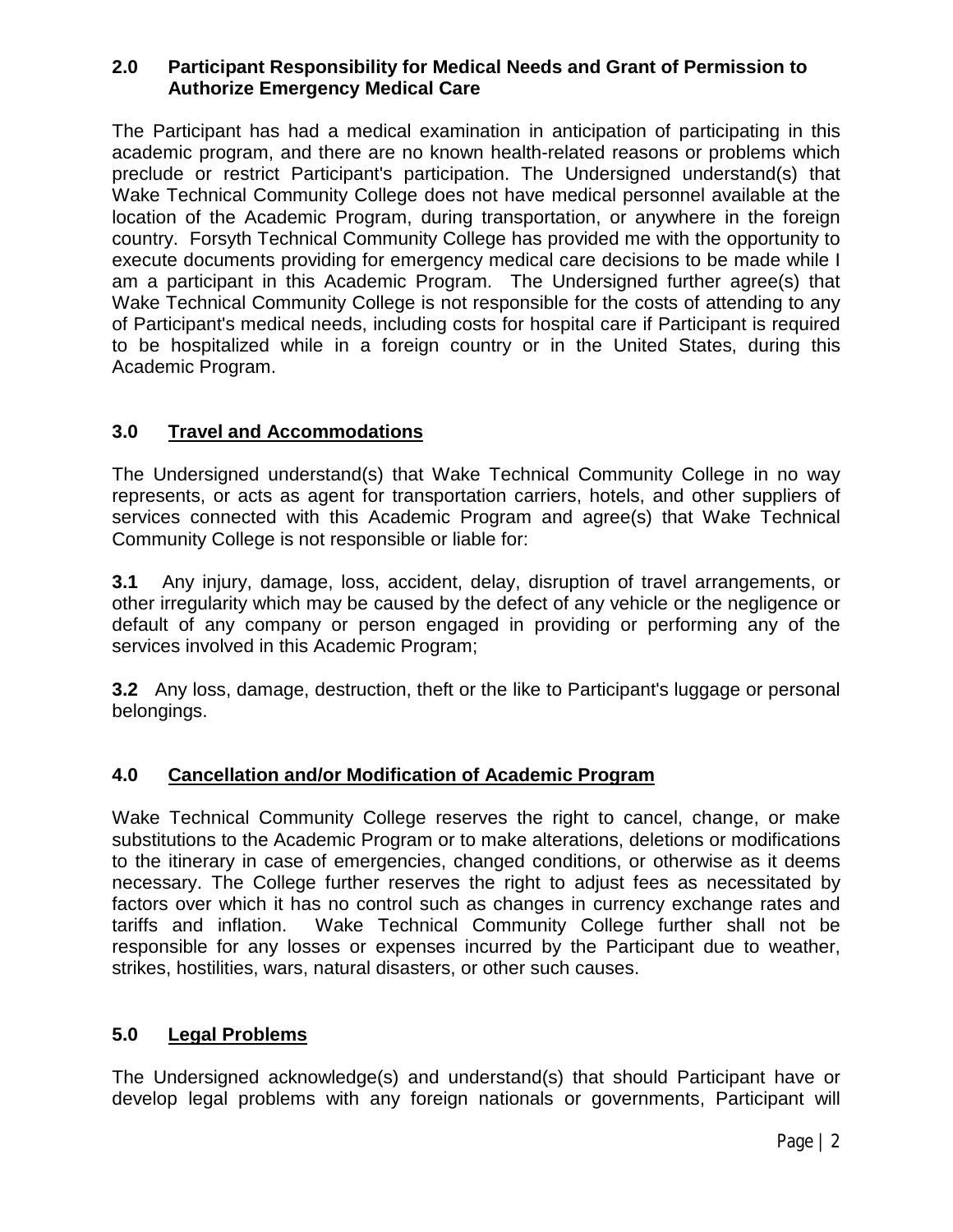attend to such matters personally with Participant's own personal funds. Wake Technical Community College is not responsible for providing any assistance under such circumstances.

## **6.0 Acceptable Conduct by Participant**

In accordance with the Student Code of Conduct as published in the College Catalog and accessible on the College website, the Participant is aware of and shall comply with Wake Technical Community College's rules, standards and instructions for student behavior. The Undersigned agree(s) that Wake Technical Community College may enforce its rules, standards, and instructions for appropriate conduct and that such enforcement may include termination of participation in the academic program for inappropriate behavior or any action or conduct considered by the College to be detrimental to or incompatible with the interests of the program. In the event that Participant's participation is terminated for inappropriate conduct, the Undersigned shall be responsible for all expenses incurred in Participant's returning home. Further in this eventuality the Undersigned agree(s) that there shall be no refund of fees.

## **7.0 Assumption of the Risks, Release and Waiver of Liability, and Indemnity**

**7.1** Knowing the dangers, hazards, and risks of such activities, and in consideration of being permitted to participate in this Academic Program, the Undersigned, on behalf of Participant's family, heirs, and personal representative(s), agree(s): (a) to assume all the risks and responsibilities surrounding Participant's participation in the Academic Program, the transportation, and in any independent research or activities undertaken as an adjunct thereto, and (b) to release and hold harmless Wake Technical Community College, its governing board, officers, agents, employees, and any students acting as employees ("Releases"), from and against any and all liability for any harm, injury, damage, claims, demands, actions, causes of action, costs, and expenses of any nature whatsoever which Participant may have or which may hereafter accrue to the Undersigned, arising out of or related to any loss, damage, illness or injury, including but not limited to suffering and death, that may be sustained by Participant or by any property belonging to Participant, whether caused by the negligence or carelessness of the "Releases," or otherwise, while in, on, upon, or in transit to or from the country where the Academic Program or any adjunct to the Academic Program occurs or is being conducted.

**7.2** In the event that Participant's conduct causes damage to the property of Wake Technical Community College, the Undersigned agree(s) to indemnify Wake Technical Community College for such loss. The Undersigned further agree(s) to defend and indemnify Wake Technical Community College with respect to any claims, demands, or actions for damages brought by anyone else against the College for personal injury, property damage, or death arising in whole or in part from Participant's conduct.

**THIS AGREEMENT** shall bind the members of the Undersigned's family and spouse, if Participant is alive, and Participant's family, estate, heirs, administrators, personal